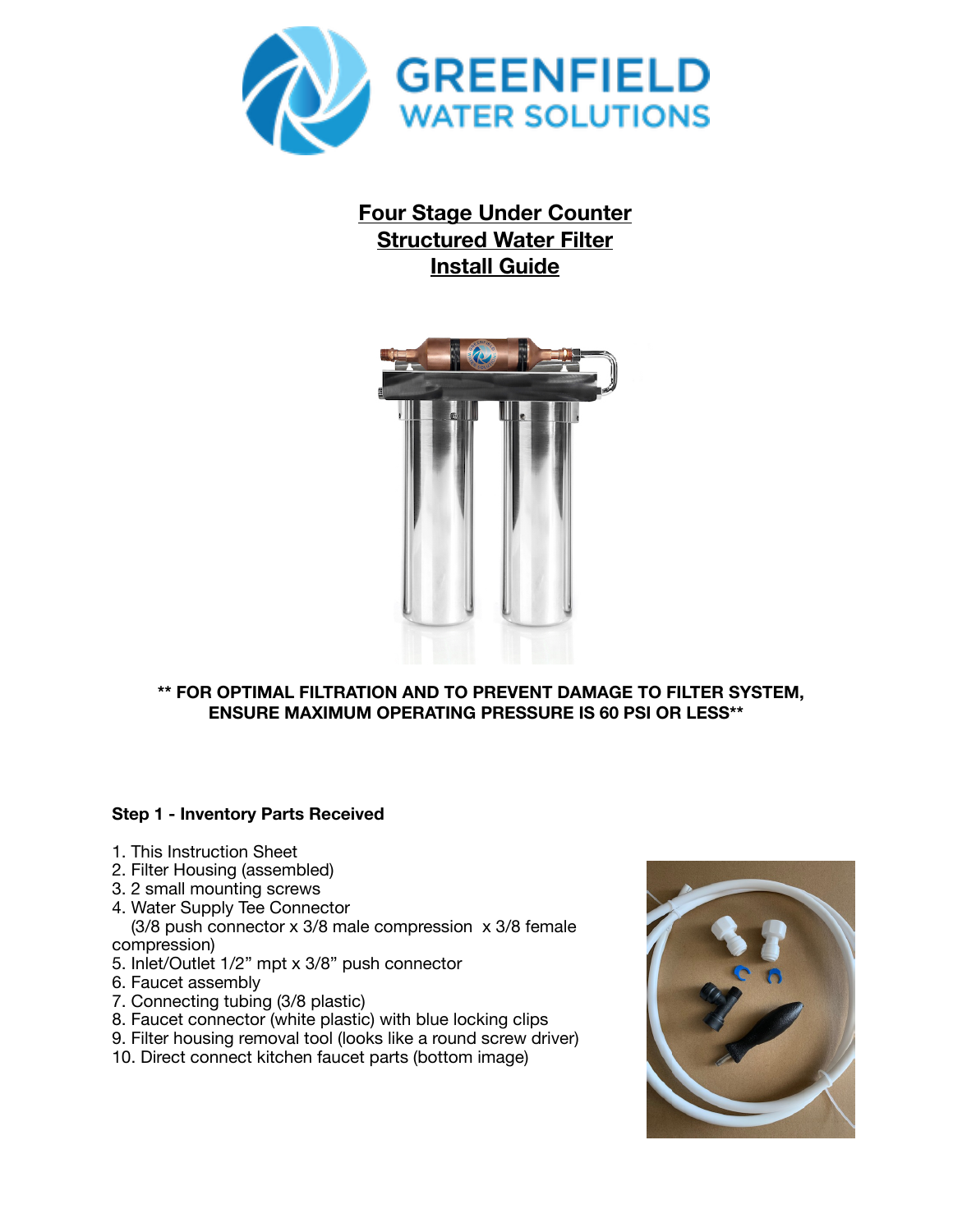

## **Step 2 - Prepare Filter Housing**

1. Attach fittings to Inlet/Outlet - 1/2" mpt x 3/8" push connector - Use teflon tape for threaded fittings.

2. Select a suitable location for the filter housing under the sink.

a. Location should be accessible for filter cleaning and/or replacement.

NOTE: The flow arrow embossed on the top of the head indicates the filter inlet.

# **Step 3 - Install the Water Supply Tee Connector**

1. Turn off the cold water supply valve under the sink. If there is no valve, turn off the water to your house at the main meter.

2. Open the cold water faucet to let off the pressure. Make sure the valve is off and the faucet is not dripping.

3. Unscrew the nut that holds the cold water supply line into the pipe where you just turned the water off from.

4. Install the Tee Connector onto the exposed threads and tighten. BE CAREFUL NOT TO CROSS THREAD

5. Screw water faucet supply line back onto the tee connector.

NOTE: Do NOT turn the cold water line back on yet, the water will flow directly out of the tee connector and flood your kitchen.

## **Step 3 Alternative Option: Direct to Kitchen Faucet Install**

If connecting directly to the cold water faucet and not using the provided water dispenser, use the two fittings supplied with your Direct Connect Faucet Kit.

1. A stainless female thread x push connector (Connects to the water supply valve then to filter housing inlet)

2. A brass 3/8" male compression fitting x push connector. (Connects to the cold water faucet to filter housing outlet)

## **Step 4 - Install the Accessory Water Dispenser**

1. Select a suitable location for the accessory water dispenser as close to the sink as possible allowing convenient space under the sink for assembly. If not using the extra sink hole, drill the sink top with a 1/2" bit to accommodate the inlet pipe.

2. Assemble the water dispenser to the sink top:

a. Insert the valve through the sink top with the rubber washer underneath the chrome plate on top of sink surface.

c. Thread lock washer and brass/plastic nut onto the thread assembly underneath the sink and tighten by hand and if necessary, carefully with a wrench.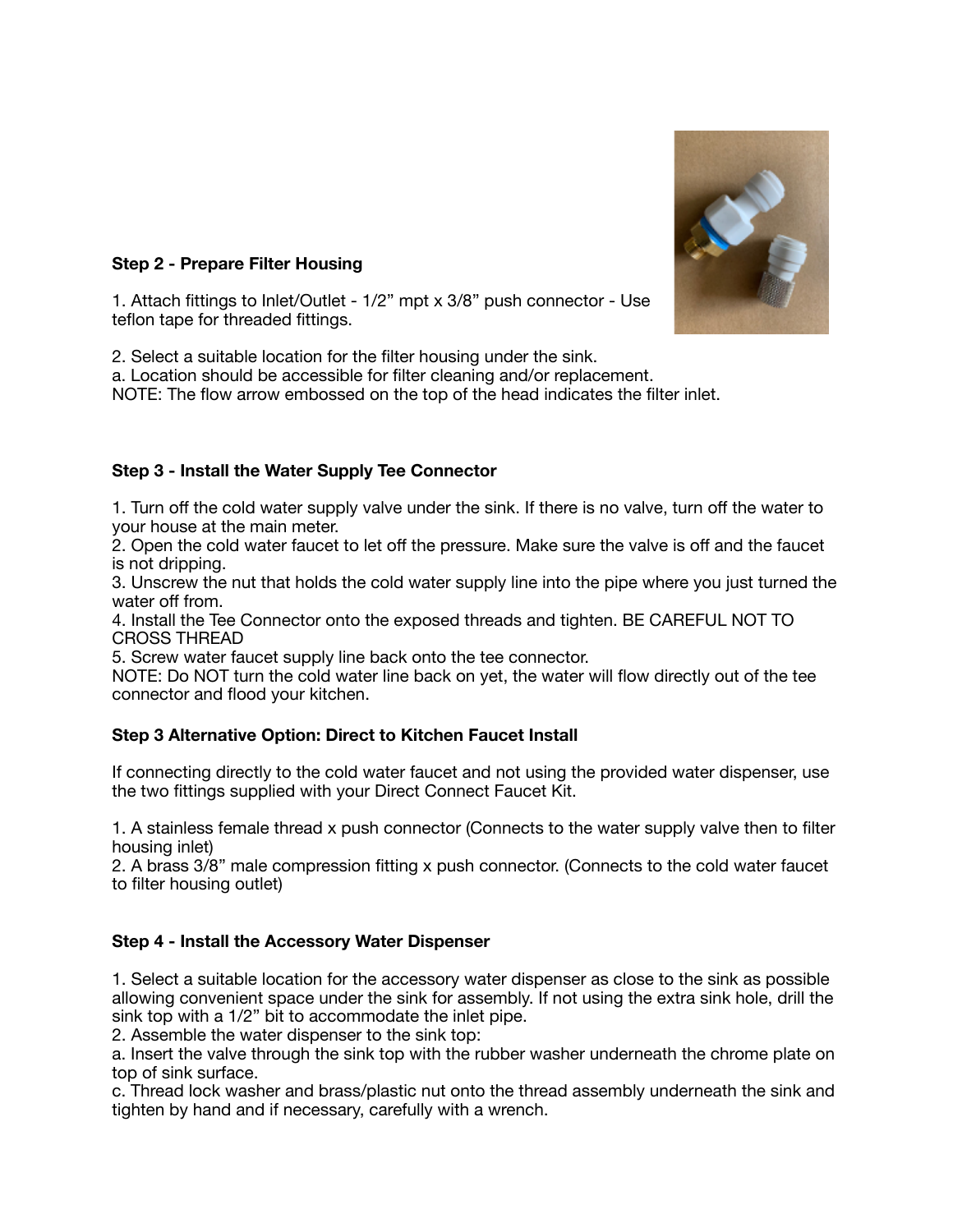d. Attach the push-fit faucet connector directly onto the metal pipe end.

#### **Step 5 - Install Connecting Tube**

- 1. Cut two pieces of the 3/8" plastic tubing to fit from the water supply to the inlet of the filter housing and from the outlet of the filter to the water dispenser.
	- A. Tubing from water supply to filter housing inlet:
		- a. Insert one end of tubing into outlet push connector of the tee fitting. (seat completely into push connector fitting), and insert lock clip.
		- b. Insert other end of tubing into inlet push connector of filter housing. (seat completely into push connector fitting), and insert lock clip.
	- B. Tubing from filter outlet on top of the housing to the water dispenser.
		- a. Both ends of tubing are to be inserted into the push connectors.
		- b. Insert blue lock clips onto the sleeve of all push connectors.

## **Step 7- Start-Up**

1. Open the tap fully by lifting the lever to its vertical position to allow trapped air and water to flow out of the system.

2. Turn water on at the main inlet of the cold water supply. Water should start flowing out of the faucet once housing has filled with water.

4. Once water begins to flow out of the faucet after air is expelled, turn off water flow and let stand for 20 minutes. Turn water flow back on and flush the system for a five minutes to allow residual particles to be expelled during this first flush; this is normal. The system is now ready for use. Taste will improve once filters are completely flushed of residual particles.

5. Note and record the date; check the condition of the filter element in about six months, or earlier if flow rate drops off noticeably.

6. As water passes through the new filters, tiny oxygen bubbles will be created causing your water to appear white or murky. This is normal and harmless and will disappear after a few days of use.

6. For a 24 hour period after installation, periodically check your unit to ensure there are no leaks.

Optional - Secure the bracket and head assembly to the side of the sink cabinet in the desired location with the two (2) small mounting screws.

#### **Troubleshooting**

1. No flow of water through the system: Check the plastic tubing for kinks, or obstructions.

- 2. Water leaks:
- a. At the push fittings: inspect to be sure tubing has been fully sealed.
- b. At the tee connector: insure all fittings are tight.
- c. At the housing: verify that the housing has been fully tightened.

Rated Service Flows For Filters: 1 gpm or less for optimal filtration.